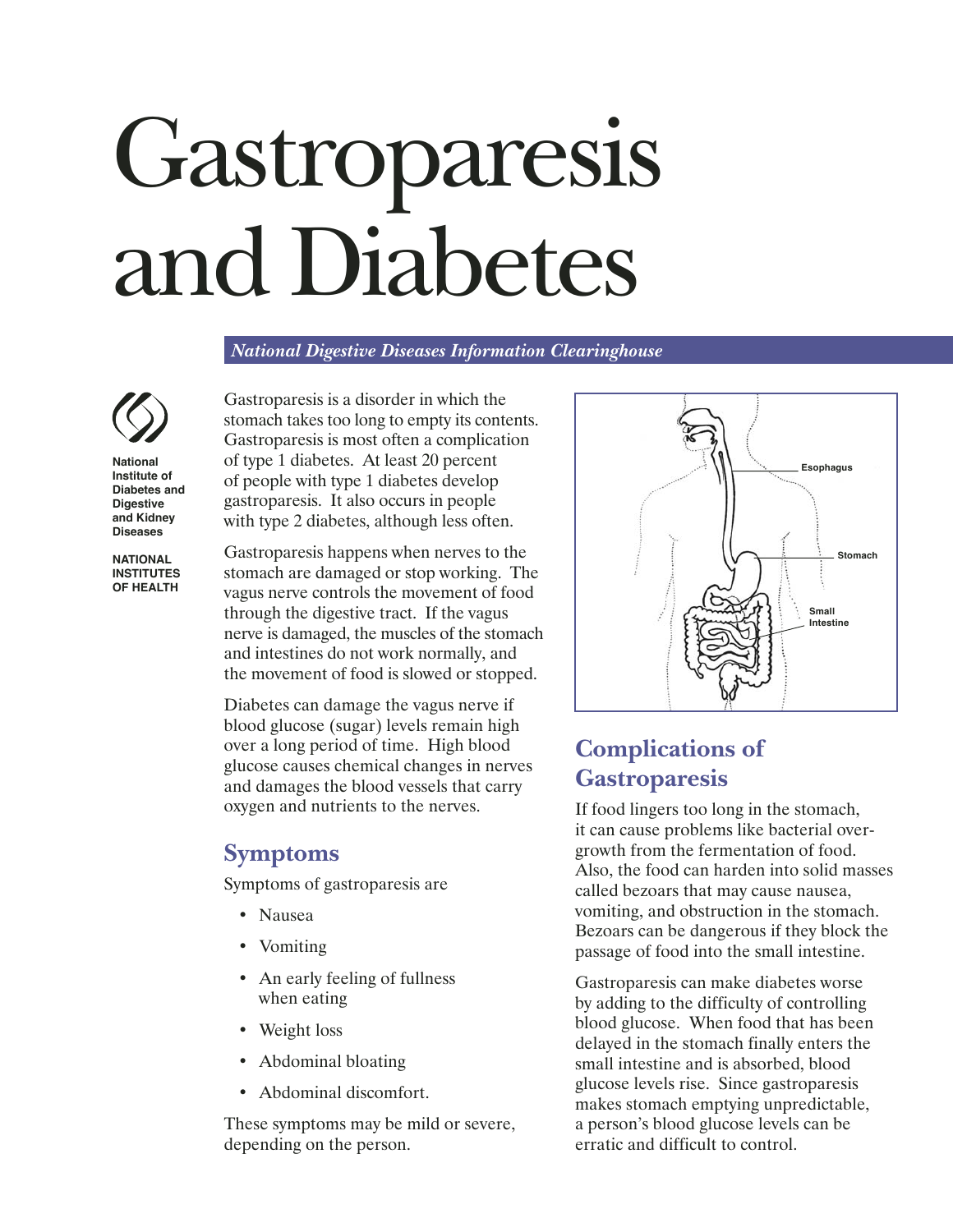# **Major Causes of Gastroparesis**

- Diabetes.
- Postviral syndromes.
- Anorexia nervosa.
- Surgery on the stomach or vagus nerve.
- Medications, particularly anticholinergics and narcotics (drugs that slow contractions in the intestine).
- Gastroesophageal reflux disease (rarely).
- Smooth muscle disorders such as amyloidosis and scleroderma.
- Nervous system diseases, including abdominal migraine and Parkinson's disease.
- Metabolic disorders, including hypothyroidism.

# **Diagnosis**

The diagnosis of gastroparesis is confirmed through one or more of the following tests:

• **Barium x-ray:** After fasting for 12 hours, you will drink a thick liquid called barium, which coats the inside of the stomach, making it show up on the x-ray. Normally, the stomach will be empty of all food after 12 hours of fasting. If the x-ray shows food in the stomach, gastroparesis is likely. If the x-ray shows an empty stomach but the doctor still suspects that you have delayed emptying, you may need to repeat the test another day. On any one day, a person with gastroparesis may digest a meal normally, giving a

falsely normal test result. If you have diabetes, your doctor may have special instructions about fasting.

- **Barium beefsteak meal:** You will eat a meal that contains barium, thus allowing the radiologist to watch your stomach as it digests the meal. The amount of time it takes for the barium meal to be digested and leave the stomach gives the doctor an idea of how well the stomach is working. This test can help detect emptying problems that do not show up on the liquid barium x-ray. In fact, people who have diabetes-related gastroparesis often digest fluid normally, so the barium beefsteak meal can be more useful.
- **Radioisotope gastric-emptying scan:** You will eat food that contains a radioisotope, a slightly radioactive substance that will show up on the scan. The dose of radiation from the radioisotope is small and not dangerous. After eating, you will lie under a machine that detects the radioisotope and shows an image of the food in the stomach and how quickly it leaves the stomach. Gastroparesis is diagnosed if more than half of the food remains in the stomach after 2 hours.
- **Gastric manometry:** This test measures electrical and muscular activity in the stomach. The doctor passes a thin tube down the throat into the stomach. The tube contains a wire that takes measurements of the stomach's electrical and muscular activity as it digests liquids and solid food. The measurements show how the stomach is working and whether there is any delay in digestion.
- **Blood tests:** The doctor may also order laboratory tests to check blood counts and to measure chemical and electrolyte levels.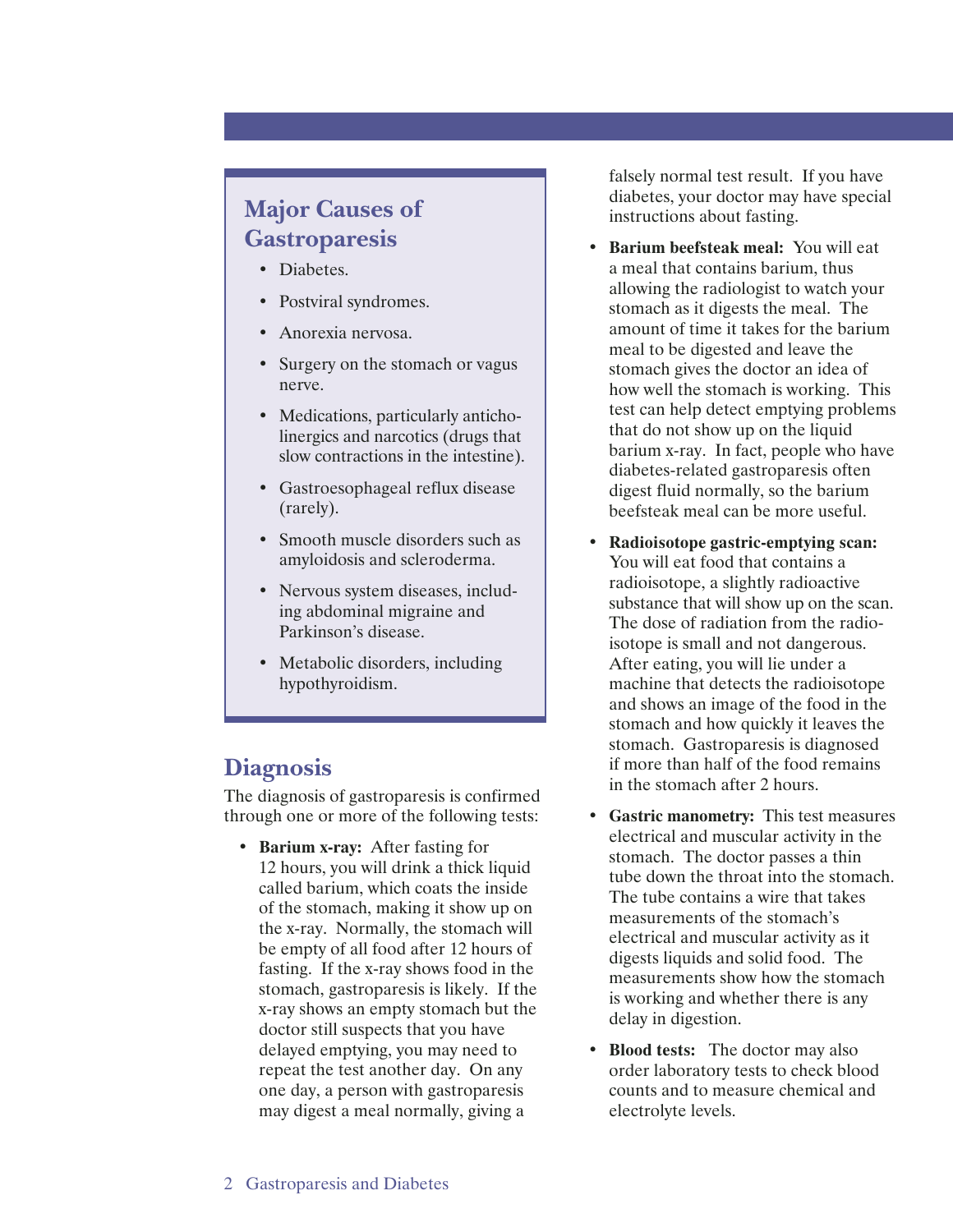To rule out causes of gastroparesis other than diabetes, the doctor may do an upper endoscopy or an ultrasound.

- **Upper endoscopy.** After giving you a sedative, the doctor passes a long, thin, tube called an endoscope through the mouth and gently guides it down the esophagus into the stomach. Through the endoscope, the doctor can look at the lining of the stomach to check for any abnormalities.
- **Ultrasound.** To rule out gallbladder disease or pancreatitis as a source of the problem, you may have an ultrasound test, which uses harmless sound waves to outline and define the shape of the gallbladder and pancreas.

## **Treatment**

The primary treatment goal for gastroparesis related to diabetes is to regain control of blood glucose levels. Treatments include insulin, oral medications, changes in what and when you eat, and, in severe cases, feeding tubes and intravenous feeding.

It is important to note that in most cases treatment does not cure gastroparesis—it is usually a chronic condition. Treatment helps you manage the condition so that you can be as healthy and comfortable as possible.

#### **Insulin for blood glucose control in people with diabetes**

If you have gastroparesis, your food is being absorbed more slowly and at unpredictable times. To control blood glucose, you may need to

- Take insulin more often.
- Take your insulin after you eat instead of before.
- Check your blood glucose levels frequently after you eat, administering insulin whenever necessary.

Some doctors recommend taking two injections of intermediate insulin every day and as many injections of a fast-acting insulin as needed according to blood glucose monitoring. The newest insulin, lispro insulin (Humalog), is a quick-acting insulin that might be advantageous for people with gastroparesis. It starts working within 5 to 15 minutes after injection and peaks after 1 to 2 hours, lowering blood glucose levels after a meal about twice as fast as the slower-acting regular insulin. Your doctor will give you specific instructions based on your particular needs.

## **Medication**

Several drugs are used to treat gastroparesis. Your doctor may try different drugs or combinations of drugs to find the most effective treatment.

- **Metoclopramide (Reglan).** This drug stimulates stomach muscle contractions to help empty food. It also helps reduce nausea and vomiting. Metoclopramide is taken 20 to 30 minutes before meals and at bedtime. Side effects of this drug are fatigue, sleepiness, and sometimes depression, anxiety, and problems with physical movement.
- **Cisapride (Propulsid).** Cisapride stimulates stomach movement and also causes intestinal contractions, which can be helpful. This drug is generally more potent than metoclopramide, but causes fewer side effects (headache, abdominal cramps, diarrhea). Cisapride is also taken 20 to 30 minutes before meals and at bedtime. Metoclopramide and cisapride are called promotility agents.
- **Erythromycin.** This antibiotic also improves stomach emptying. It works by increasing the contractions that move food through the stomach. Side effects are nausea, vomiting, and abdominal cramps.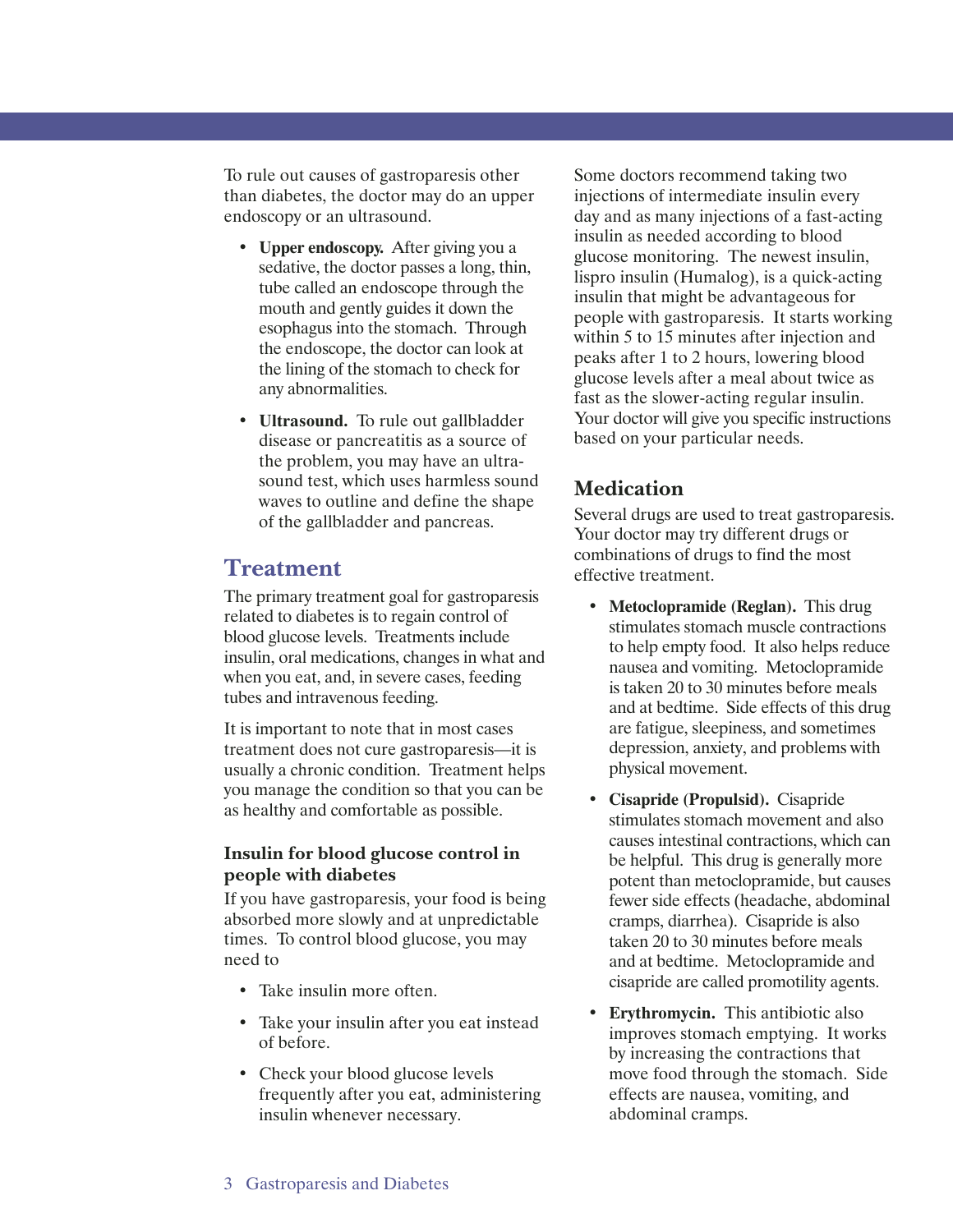- **Domperidone.** The Food and Drug Administration is reviewing domperidone, which has been used elsewhere in the world to treat gastroparesis. It is a promotility agent like cisapride and metoclopramide. Domperidone also helps with nausea.
- **Other medications.** Other medications may be used to treat symptoms and problems related to gastroparesis. For example, an antiemetic can help with nausea and vomiting. Antibiotics will clear up a bacterial infection. If you have a bezoar, the doctor may use an endoscope to inject medication that will dissolve it.

#### **Meal and food changes**

Changing your eating habits can help control gastroparesis. Your doctor or dietitian will give you specific instructions, but you may be asked to eat six small meals a day instead of three large ones. If less food enters the stomach each time you eat, it may not become overly full. Or the doctor or dietitian may suggest that you try several liquid meals a day until your blood glucose levels are stable and the gastroparesis is corrected. Liquid meals provide all the nutrients found in solid foods, but can pass through the stomach more easily and quickly.

The doctor may also recommend that you avoid fatty and high-fiber foods. Fat naturally slows digestion—a problem you do not need if you have gastroparesis—and fiber is difficult to digest. Some high-fiber foods like oranges and broccoli contain material that cannot be digested. Avoid these foods because the indigestible part will remain in the stomach too long and possibly form bezoars.

### **Feeding tube**

If other approaches do not work, you may need surgery to insert a feeding tube. The tube, called a jejunostomy tube, is inserted through the skin on your abdomen into the small intestine. The feeding tube allows you to put nutrients directly into the small intestine, bypassing the stomach altogether. You will receive special liquid food to use with the tube. A jejunostomy is particularly useful when gastroparesis prevents the nutrients and medication necessary to regulate blood glucose levels from reaching the bloodstream. By avoiding the source of the problem—the stomach—and putting nutrients and medication directly into the small intestine, you ensure that these products are digested and delivered to your bloodstream quickly. A jejunostomy tube can be temporary and is used only if necessary when gastroparesis is severe.

#### **Parenteral nutrition**

Parenteral nutrition refers to delivering nutrients directly into the bloodstream, bypassing the digestive system. The doctor places a thin tube called a catheter in a chest vein, leaving an opening to it outside the skin. For feeding, you attach a bag containing liquid nutrients or medication to the catheter. The fluid enters your bloodstream through the vein. Your doctor will tell you what type of liquid nutrition to use.

This approach is an alternative to the jejunostomy tube and is usually a temporary method to get you through a difficult spell of gastroparesis. Parenteral nutrition is used only when gastroparesis is severe and is not helped by other methods.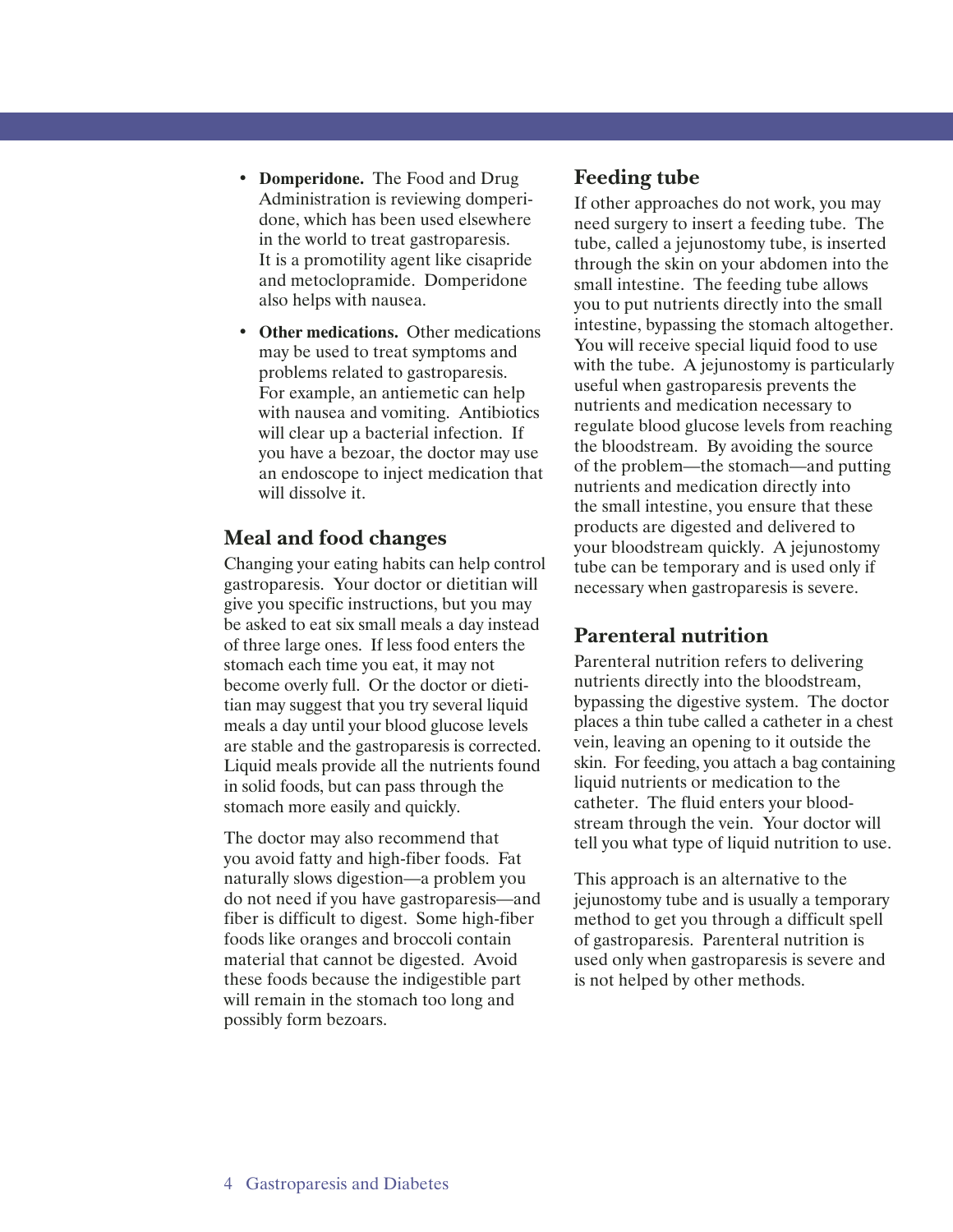The U.S. Government does not endorse or favor any specific commercial product or company. Brand names appearing in this publication are used only because they are considered essential in the context of the information reported herein.

#### **Points to Remember**

- Gastroparesis is a common complication of type 1 diabetes.
- Gastroparesis is the result of damage to the vagus nerve, which controls the movement of food through the digestive system. Instead of the food moving through the digestive tract normally, it is retained in the stomach.
- The vagus nerve becomes damaged after years of poor blood glucose control, resulting in gastroparesis. In turn, gastroparesis contributes to poor blood glucose control.
- Symptoms of gastroparesis include early fullness, nausea, vomiting, and weight loss.
- Gastroparesis is diagnosed through tests such as x-rays, manometry, and scanning.
- Treatments include changes in when and what you eat, changes in insulin type and timing of injections, oral medications, a jejunostomy, or parenteral nutrition.